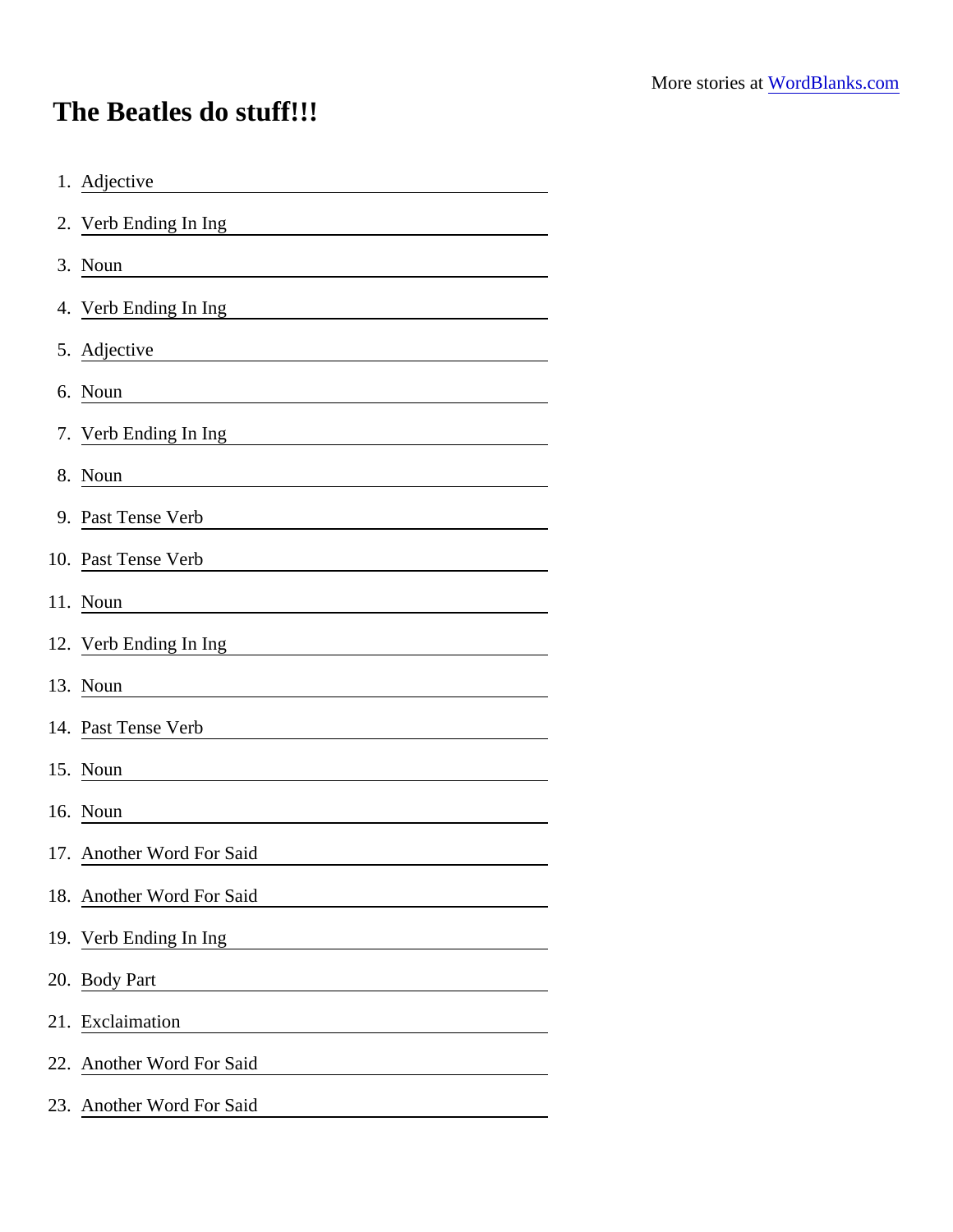|     | 24. Adjective             |
|-----|---------------------------|
|     | 25. Exclaimation          |
| 26. | Time Of Day               |
|     | 27. Another Word For Said |
|     | 28. Noun                  |
|     | 29. Noun                  |
|     | 30. Past Tense Verb       |
|     | 31. Past Tense Verb       |
|     | 32. Noun                  |
|     | 33. Another Word For Said |
|     | 34. Adjective             |
|     | 35. Noun                  |
|     | 36. Noun                  |
|     | 37. Adjective             |
|     | 38. Noun                  |
|     | 39. Another Word For Said |
|     | 40. Noun                  |
|     | 41. Another Word For Said |
|     | 42. Adjective             |
|     | 43. Another Word For Said |
|     | 44. Body Part             |
|     | 45. Verb Ending In Ing    |
|     | 46. Noun                  |
|     | 47. Another Word For Said |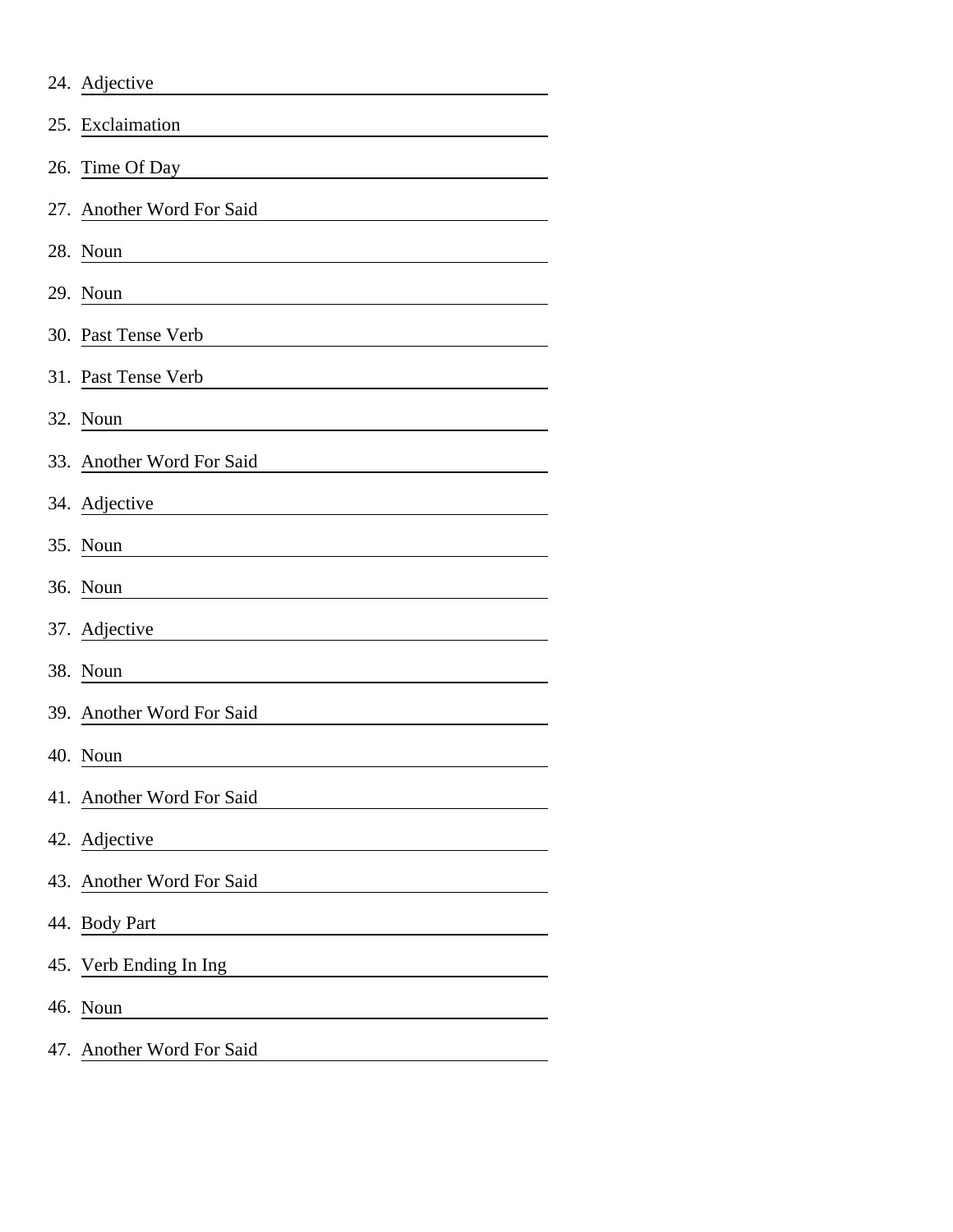## **The Beatles do stuff!!!**

| Once apon a time, the beatles were <u>Adjective</u> . John had been <u>Verbending in ing</u> a Noun Noun                            |
|-------------------------------------------------------------------------------------------------------------------------------------|
| Paul had been <u>verbending in ing</u> outside, as he didn't want to Adjective out the Noun room.                                   |
| Yeah, they're living there). George was verbending in ing his Noun . He had hast tense verb it                                      |
| the week before, and had <b>Exact tense verb</b> it up with a <u>Noum</u> Cood as new! Ringo, well, he was                          |
| Verb ending in ing everything with his Noun . He had Past tense verb the Noun .                                                     |
| Tm Noun , Paul Another word for said                                                                                                |
| 'Sheddup' Another word for said Ringo, Verb ending in ing George over the Body part<br>Exclaimation " Another word for said George. |
| T know!' Another word for said John, 'we could record this new song I wrote! It's a Adjective one!'                                 |
| Paul read it, and put it in the bin.                                                                                                |
| Exclaimation I worked all Time of day on that!' John Another word for said shoving Paul into the                                    |
| wall. George began to meditate, to drown out the Noun Noun Ringo lit a Noun and Past                                                |
| <u>tense verb and Past tense verb</u> .                                                                                             |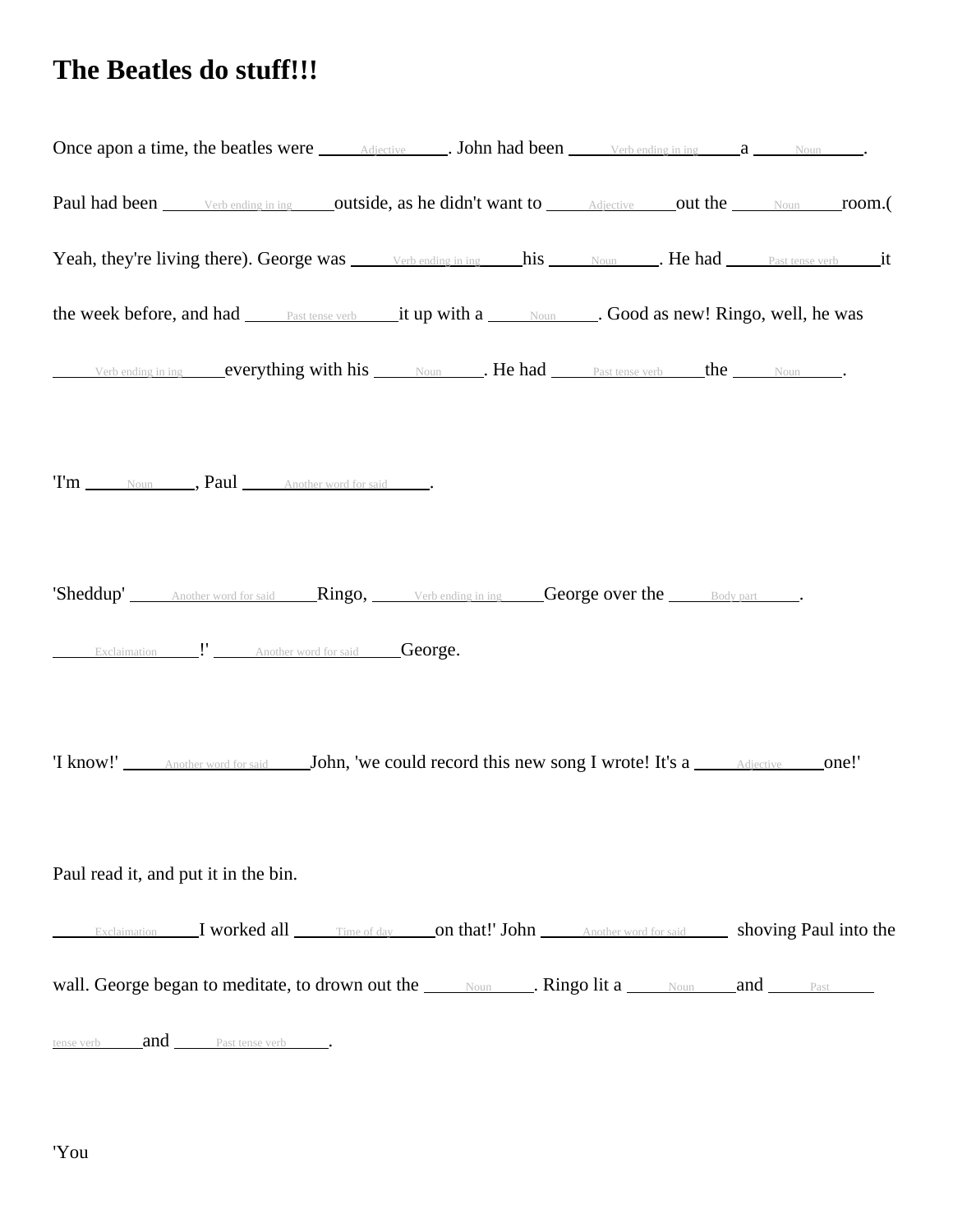| 'Hey, that IS a Adjective one!' Another word for said Paul, getting his Body part of John, after |
|--------------------------------------------------------------------------------------------------|
|                                                                                                  |

'Yeah, Ringo, you're a Noun , Another word for said John.

George said nothing, and all was as it should be.